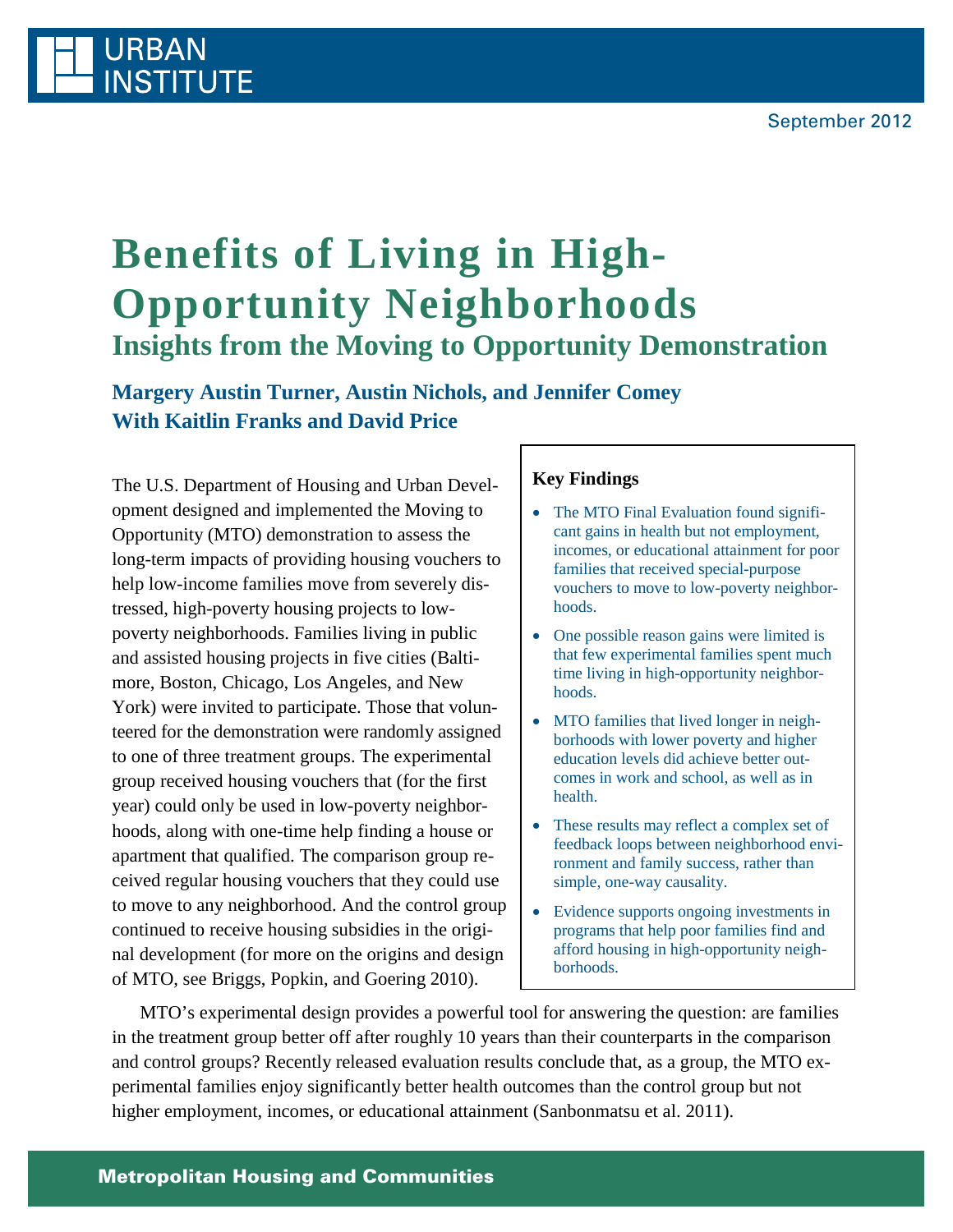One possible reason that gains were limited to health outcomes is that few experimental families spent much time living in high-opportunity neighborhoods. In fact, less than half the families in the MTO treatment group actually moved to low-poverty neighborhoods, and many moved back to higher-poverty neighborhoods after a year or two. Although the experimental group families moved to better-quality housing and safer neighborhoods than their counterparts in the control group, few spent more than a year or two in high-opportunity neighborhoods (for a discussion of mobility patterns among demonstration families, see Turner et al. 2011). In other words, MTO did not produce the dramatic and lasting improvements in neighborhood environment envisioned when it was designed.

#### **Do Families Benefit from Living in High-Opportunity Neighborhoods?**

Did families that lived in high-opportunity neighborhoods longer experience better outcomes than comparable families that stayed in distressed neighborhoods or that only briefly lived in highopportunity neighborhoods? To explore this question, we used MTO survey data for all families that participated in the demonstration to statistically test for relationships between their exposure to high-opportunity neighborhoods (over the demonstration period) and their individual wellbeing at the end of the demonstration. We focused on three dimensions of individual well-being: physical and mental health, income and employment, and education. $<sup>1</sup>$ </sup>

#### **High-Opportunity Neighborhood Definitions**

- *High-work and -income neighborhoods:* census tracts with poverty rates below 15 percent and labor force participation rates above 60 percent.
- *High-education neighborhoods:* tracts where more than 20 percent of adults have completed college.
- *Predominantly white neighborhoods:* tracts where the non-Hispanic white share of the population exceeds 70 percent.
- *High-job-density neighborhoods:* tracts with more than 200,000 low-wage jobs located within five miles of the tract centroid.

A central challenge for this analysis is that some attributes enabling families to move to and remain in a high-opportunity neighborhood might also enable them to succeed economically or educationally, making it difficult to disentangle the independent effects of time spent in highopportunity neighborhoods. For example, families with employed adults (and higher earnings) may be better able to afford the costs of living in a low-poverty neighborhood. The MTO data provide a rich array of baseline characteristics for participating adults, which we used as controls in our analysis to reflect families' characteristics and capacities at the start of the demonstration period *before* they began to experience differential access to high-opportunity neighborhoods. But other unmeasured attributes may also influence both residential location and other outcomes. So estimates of the association between exposure to high-opportunity neighborhoods and the long-term well-being of adults and children might best be viewed as *upper-bound estimates* of independent neighborhood effects.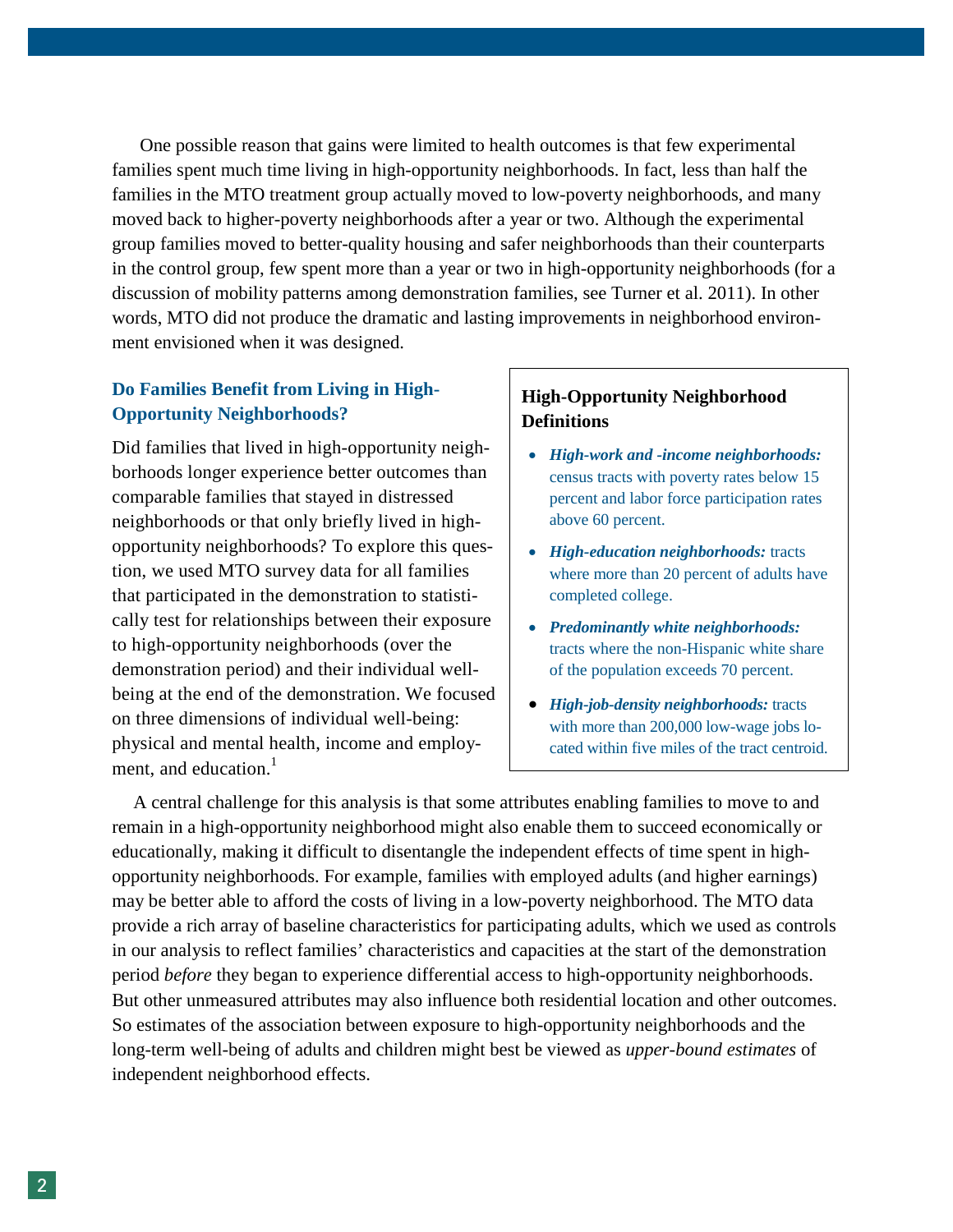#### **Time Spent in High-Opportunity Neighborhoods**

We tested two alternative strategies for measuring exposure to high-opportunity neighborhoods. The first strategy calculates the total time the family spent in neighborhoods defined as high opportunity and estimates the independent effects on individual outcomes (controlling for baseline characteristics). This approach asks: do people who live longer in neighborhoods that meet a predefined standard of high opportunity experience better outcomes, other things being equal? We considered four criteria for defining neighborhoods as high opportunity, including low poverty and unemployment, high education levels, many white residents, and ample nearby job opportunities (see Turner et al. 2012 for a full discussion of these definitions). However, this initial set of models produced no meaningful results.

This may reflect the fact that so few families spent time in high-opportunity neighborhoods. For example, families in MTO's experimental group averaged only 22 percent of their time (between random assignment and the final survey) living in high-work and -income neighborhoods, and only 9 percent of their time in predominantly white neighborhoods. Even if more time living in high-opportunity neighborhoods actually did have a positive effect on outcomes, it might be difficult to observe this effect from the experience of MTO participants. To illustrate, suppose that two families—A and B—each lived at three locations over the course of the demonstration period. Family A spent all its time in neighborhoods that were 40 percent poor. Family B spent one-third of its time in a neighborhood that was 17 percent poor, one-third in a neighborhood that was 20 percent poor, and one-third in a neighborhood that was 23 percent poor. Both would be defined as having *no* exposure to low-poverty neighborhoods because neither family spent any time in a neighborhood with a poverty rate of less than 10 percent, but family A experienced an average neighborhood poverty rate of 40 percent, while family B experienced an average rate of only 20 percent. These two experiences could be qualitatively different, even though neither family spent time in neighborhoods defined as high opportunity.

#### **Average Neighborhood Characteristics over Time**

Given the small share of MTO families spending much time in high-opportunity neighborhoods, our second strategy uses time-weighted average values of neighborhood characteristics instead of time spent living in neighborhoods that meet a high-opportunity threshold. This approach effectively compares outcomes for our hypothetical family A—with a 40 percent average poverty rate in the example above—to family B—with a 20 percent average rate. In other words, do people who lived for more time in neighborhoods that scored better on indicators of opportunity experience better individual outcomes at the end of the demonstration period? Results are summarized in table 1.

MTO families that lived in neighborhoods with lower poverty and higher education levels achieved better outcomes in health, work, and school. These findings are consistent with the hypothesis that neighborhood environment matters for low-income adults and children. We find statistically significant relationships for two neighborhood opportunity indicators—poverty and adult education levels—with adults' physical activity limitations and anxiety, adult employment,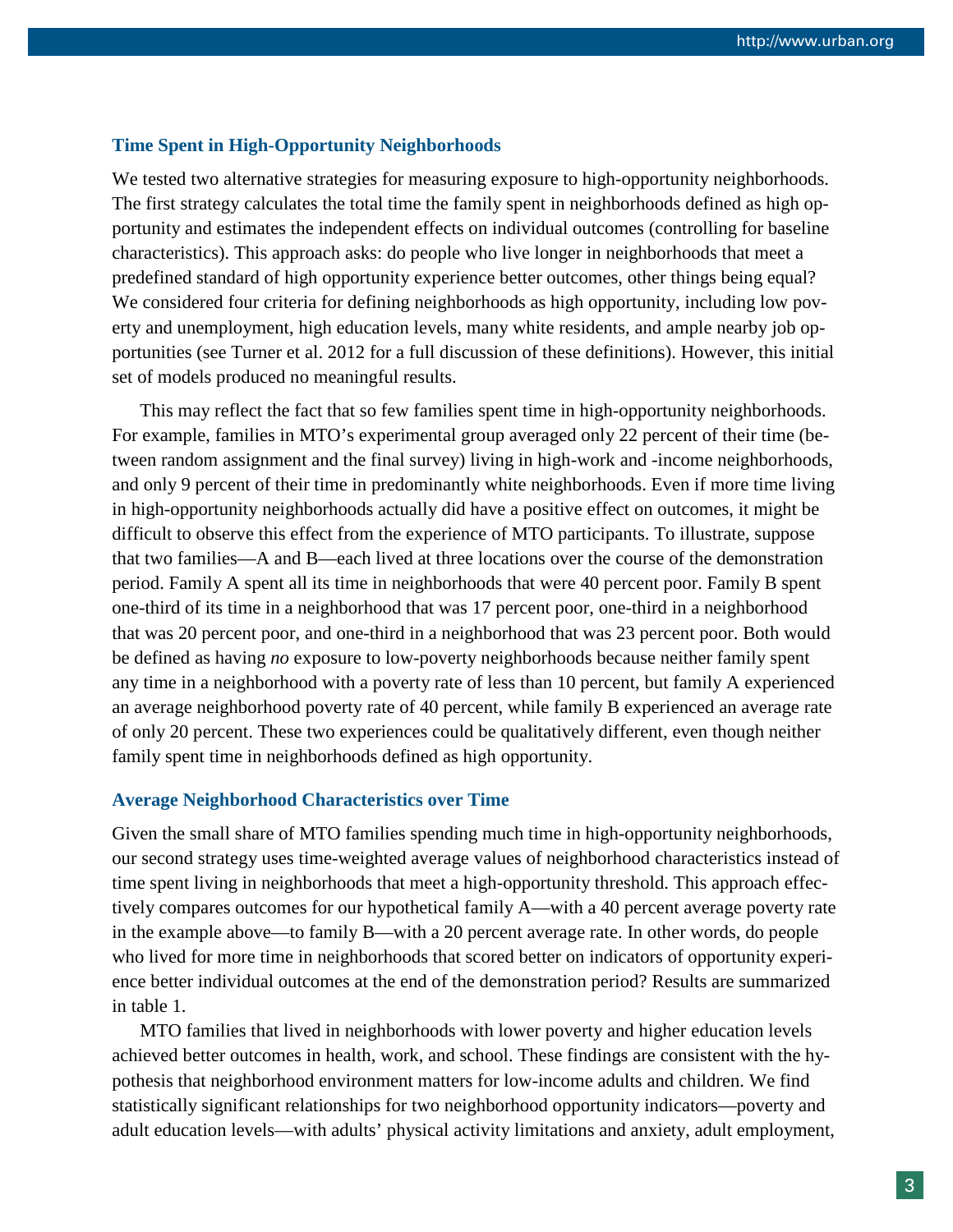household earnings and income, boys' physical health, college enrollment among youth (both boys and girls), and children's English and math test scores.

## **Adult Outcomes Lower** poverty education Higher Obese – – On high blood pressure meds – – On cholesterol meds Had physical activity limitations  $\blacklozenge$ Absence of physical health problems  $-$ Experienced major depressive episode – – Experienced any mood disorder  $-$ Experienced anxiety disorder – – – – Anxiety score **Latter Structure 1** Absence of mental health problems  $-$ Monthly income  $\uparrow$   $\uparrow$   $-$ Employed last week **and the set of the set of the set of the set of the set of the set of the set of the set of the set of the set of the set of the set of the set of the set of the set of the set of the set of the set of** Household earnings **A** Head's earnings above poverty **A**

|                                      | <b>Boys</b> |           | <b>Girls</b> |           |
|--------------------------------------|-------------|-----------|--------------|-----------|
| <b>Youth Outcomes</b>                | Lower       | Higher    | Lower        | Higher    |
|                                      | poverty     | education | poverty      | education |
| Obese                                |             | J         |              |           |
| Asthma or wheezing                   |             | ₩         |              |           |
| Absence of physical health problems  |             | ́∩        |              |           |
| Experienced major depressive episode |             |           |              |           |
| Experienced any mood disorder        |             |           |              |           |
| Experienced anxiety disorder         |             |           |              |           |
| Anxiety score                        |             |           |              |           |
| Absence of mental health problems    |             |           |              |           |
| Ever enrolled in college             |             | T         |              |           |
| English score                        | ́↑          |           |              |           |
| Math score                           |             |           |              |           |

## Table 1. Significant Relationships between Neighborhood Opportunity Indicators and Individual Outcomes

Source: Turner et al. (2012).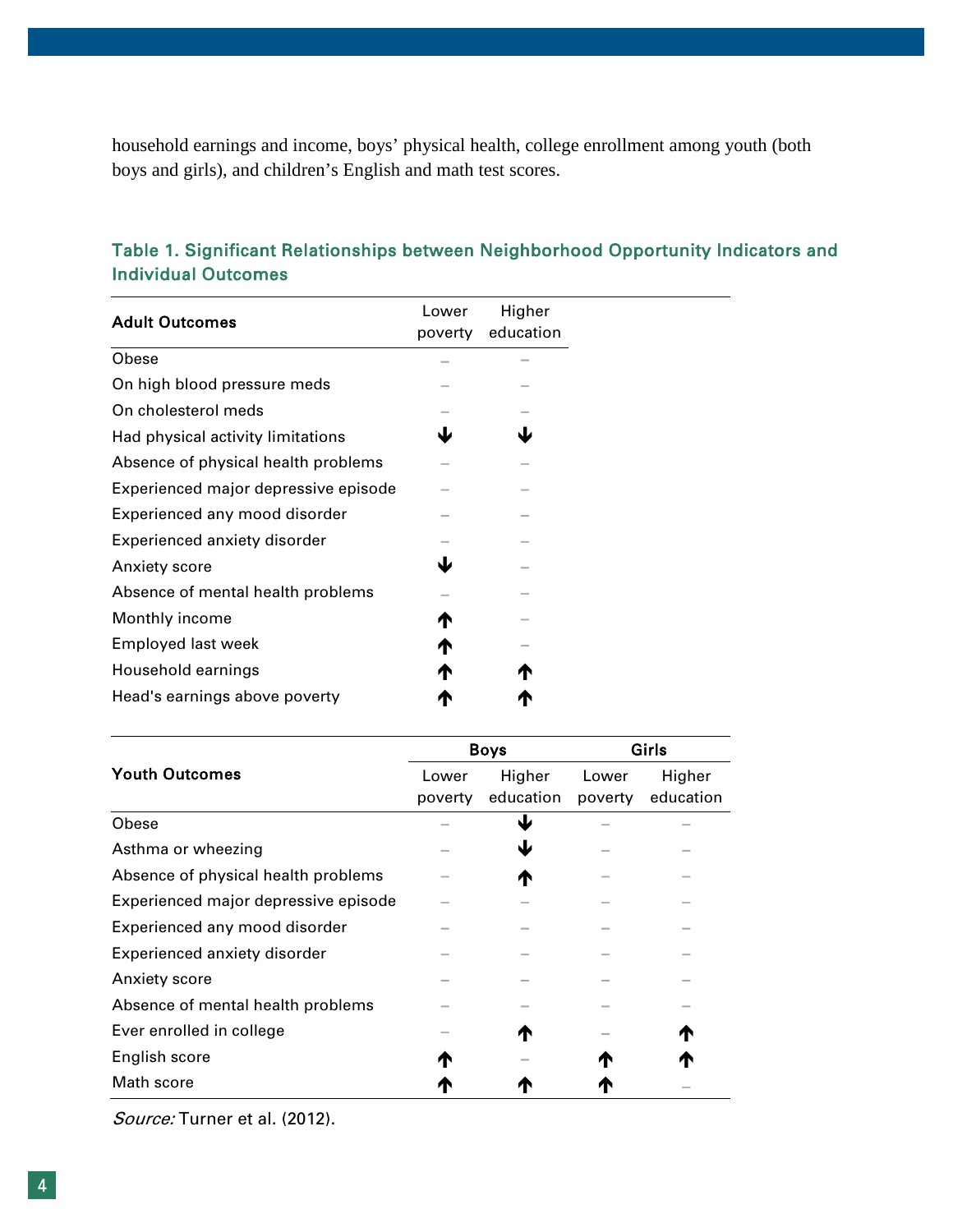Adults living in lower-poverty neighborhoods experience less anxiety and are less likely to have physical health limitations. They also have higher incomes and higher household earnings, and are more likely to be employed and to have earnings above the federal poverty level. Adults living in neighborhoods with higher shares of college-educated adults are also less likely to have physical activity limitations; they have higher earnings, and their earnings are more likely to exceed poverty.

Youth (both boys and girls) living in lower-poverty neighborhoods have higher English and math test scores. Boys living in neighborhoods with higher shares of college-educated adults experience less obesity, asthma, and wheezing, and fewer physical health problems. They are also more likely to have attended college and achieved higher math scores. Girls living in neighborhoods with higher education have higher English test scores.<sup>2</sup>

These outcomes are not only statistically significant but also meaningful in size. For example, an adult who lived in neighborhoods with poverty rates averaging 16 percent over the demonstration period had a predicted monthly income \$233 higher at the end of the period than an adult who lived in neighborhoods with poverty rates averaging 41 percent. The corresponding differences in boys' predicted English and math test scores equate to nearly a year of instruction (Nichols and Özek 2010).

#### **Conclusions**

Our results are roughly consistent with findings from the Gautreaux experiment, an earlier assisted housing-mobility initiative implemented in Chicago that helped low-income African American families move to predominantly white neighborhoods in the suburbs.<sup>3</sup> Although Gautreaux was not designed as a random assignment demonstration, research has found significant long-term gains in children's educational outcomes and adult employment for families that moved to and remained in predominantly white neighborhoods with high levels of educational attainment and other community resources (see, for example, Keels et al. 2005).

However, our estimates of neighborhood effects do not fully align with the estimated impacts of the MTO treatment. The MTO Final Evaluation found significant gains in physical and mental health for adults and girls in the MTO treatment group relative to the comparison group, but not for boys, and no evidence of economic or educational gains. Our findings, on the other hand, suggest that adults living in neighborhoods with lower poverty and more-educated neighbors experienced better outcomes in employment, income, and physical health. Both boys and girls living in these neighborhoods experienced better educational outcomes, and boys (but not girls) experienced better outcomes on some health measures.

How can these differences be explained? It is not unreasonable to conclude that economic and educational effects are weaker for the MTO treatment group as a whole than for those who lived in higher-opportunity neighborhoods. But it is surprising that neither neighborhood poverty nor the share of college-educated adults is associated with girls' mental and emotional well-being, given the MTO findings. One possible explanation is that some other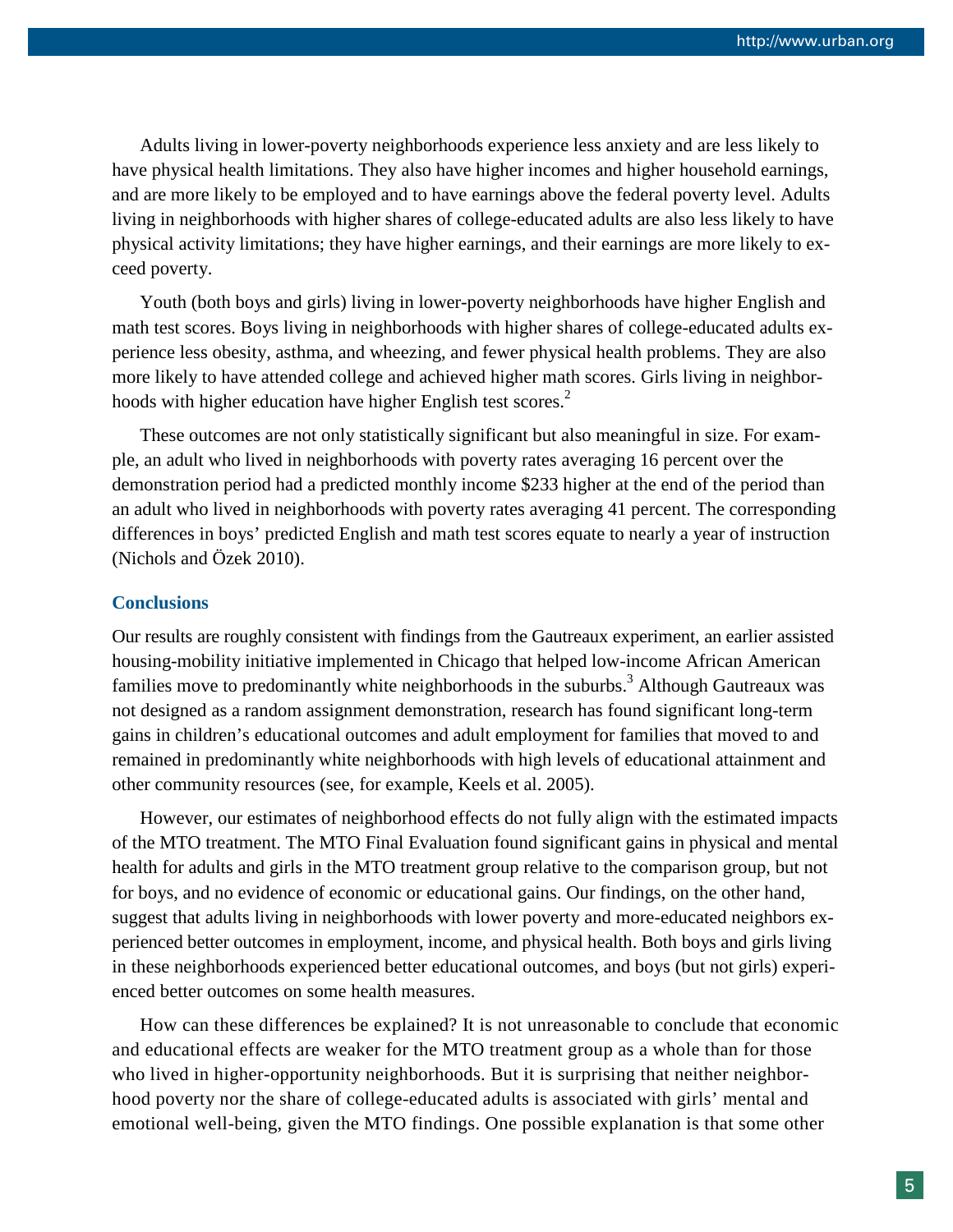dimension of neighborhood opportunity, such as safety or—as suggested by Popkin, Leventhal, and Weissman (2010)—absence of a sexually coercive environment, which we have not effectively captured here, explains the gains for MTO girls. This argues for further exploration of the dimensions of neighborhood opportunity, including the use of administrative data on crime rates by tract for the full demonstration period.

It is certainly possible that these results reflect a complex set of reciprocal relationships between neighborhood environment and family success (rather than simple, one-way causality). For example, families may move to or stay in better neighborhoods *because* they got a good job or increased their income; or parents who see the value of education for their children's future might *simultaneously* relocate to a neighborhood with great schools and also motivate their children to succeed academically (see Sampson and Sharkey 2008 for thoughtful discussion of interconnections between mobility decisions and neighborhood effects).

We have controlled for a wide array of baseline family characteristics and find meaningful associations between neighborhood opportunity and outcomes for both adults and youth. Moreover, our measures of exposure to high-opportunity neighborhoods reflect families' experience over the full 10-year demonstration, not just the characteristics of the neighborhoods they occupied at the very end of the period. Although we find evidence that lower neighborhood poverty and higher neighborhood education levels matter, we did not identify critical levels for these neighborhood attributes, above which individual outcomes improve. Nor were we able to identify how much time adults or children need to spend in better neighborhoods to benefit from the opportunities available there. Furthermore, we do not control for selection on unobserved characteristics, so family members' long-range planning capabilities, time preferences, or motivation and perseverance might account for both moves to better neighborhoods and better employment and educational outcomes.

Despite these limitations, the findings reported here support ongoing investments in programs that help low-income families find and afford housing in high-opportunity neighborhoods, including housing vouchers, mobility assistance and incentives, and targeted housing acquisition and production programs. HUD's obligation to affirmatively further fair housing requires that its policies work to ensure all households (regardless of race or ethnicity) have access to highopportunity living environments. Ongoing research in this area can also help inform neighborhood revitalization strategies, by identifying neighborhood attributes that lead to better outcomes for low-income families and prioritizing the investments most likely to improve outcomes for low-income families where they currently live.